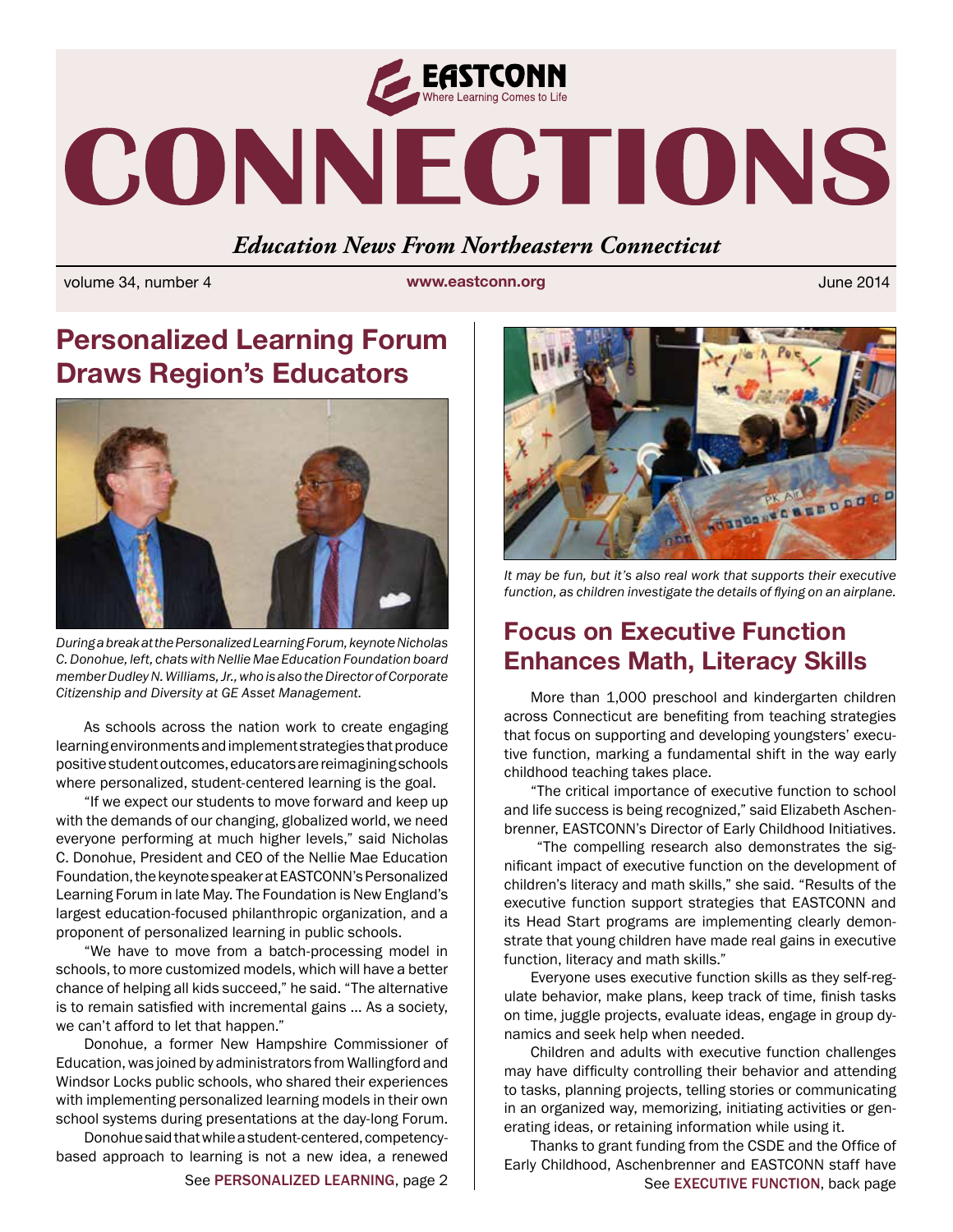#### PERSONALIZED LEARNING, from page 1

emphasis on the tenets of those ideals, combined with an interest in producing concrete, measurable student outcomes, is sweeping the nation's schools.

EASTCONN Teaching and Learning Education Consultant Jim Huggins agreed.

"Because of ongoing concerns about student achievement, the need for rigorous academic standards and the expectation that all students will be college and career ready, it's becoming clear that current high school graduation requirements will change," said Huggins.

After being approached by area school districts that wanted to learn more about personalized learning, 14 northeastern Connecticut districts took part in a monthly series of EASTCONN-sponsored Think Tank sessions to investigate personalized learning and ways to implement it.

"*If we expect our students to move forward and keep up with the demands of our changing, globalized world, we need everyone performing at much higher levels.*" - *Donohue*

In a student-centered learning environment, student learning is standards-based, competency-based, customized, non-site-specific (i.e. taking place anytime, anywhere) and involves students taking ownership of their learning. In other words, learning is the constant; time and place are the variables.

 "In traditional schools, student learning is measured by a GPA, or a grade in a grade book," said Huggins. "With personalized learning, it's all about taking a competency-based approach, with schools assessing what students know and are able to do, and providing them with multiple assessment opportunities and performance tasks that they can complete to demonstrate mastery of standards."

Huggins continued, "Technology can play an integral part in personalized learning, too. We need to provide students with multiple learning pathways."

How does personalized learning apply to educators?

"Educator refection and self-assessment are more critical than ever, as educators seek professional learning opportunities that help them grow and improve in their practice," said Huggins.

Starting next fall, Huggins said EASTCONN will offer a series of events, seminars and conferences around personalized learning, in collaboration with other partners, including the Nellie Mae Education Foundation, the Connecticut Association of Public School Superintendents (CAPSS), the New England Secondary School Consortium and the League of Innovative Schools, all of which promote the implementation of personalized learning in schools.

To learn more, contact EASTCONN's Jim Huggins at [jhuggins@eastconn.org](mailto:jhuggins@eastconn.org), or reach him at 860-455-1569.

## **View the EASTCONN Events Calendar at<www.eastconn.org>**

# **Ribbon-Cutting Ceremony Opens New Chapter for Quinebaug Middle College**



*Administrators and staff from EASTCONN, EASTCONN's Quinebaug Middle College (QMC) and Quinebaug Valley Community College (QVCC) joined past administrators, legislators and area leaders for a late-May ribbon-cutting ceremony that offcially opened QMC's 45,000-sq.-ft. addition on QVCC's Danielson campus. QMC is a middle college magnet high school administered by EASTCONN for school district partners across NE Connecticut.* 

#### $\ddot{\textbf{a}}$   $\ddot{\textbf{b}}$   $\ddot{\textbf{a}}$   $\ddot{\textbf{b}}$

## **Washington Post Ranks Coventry Among CT's Top Public High Schools**

Congratulations to Coventry High School, which has been ranked 8th among Connecticut's top public high schools by the *Washington Post*. Only 9% of the nation's nearly 22,000 public high schools made the Post's 2014 list of top 2,000.

Last year, the *Post* ranked Coventry High School at 13th. The *Post* ranks schools by a Challenge Index Score, calculated by taking the total number of Advanced Placement (AP), International Baccalaureate and Advanced International Certifcate of Education tests given at a school annually, and dividing by the number of seniors who graduate.

"This meritorious achievement refects not only the continued expansion of the Advanced Placement Program at Coventry High School, but also the positive culture in [our] schools …" said Coventry Principal Michele Mullaly.

Coventry High School was among the many successful high schools that participated in EASTCONN's Project Opening Doors AP Program.

#### **EASTCONN** *Connections*

Writer/Editor: Teddie Sleight  $\sim$  tsleight@eastconn.org Assistant: Cindy Laurendeau ~ [claurendeau@eastconn.org](mailto:claurendeau@eastconn.org)

**[Communications Department](%20mailto:connections@eastconn.org)** [Dotty Budnick](mailto:dbudnick@eastconn.org), Director  $\sim$  dbudnick@eastconn.org

**EASTCONN Administration** Paula M. Colen, Executive Director

**EASTCONN**, 376 Hartford Turnpike, Hampton, CT 06247 860-455-0707 Fax: 860-455-0691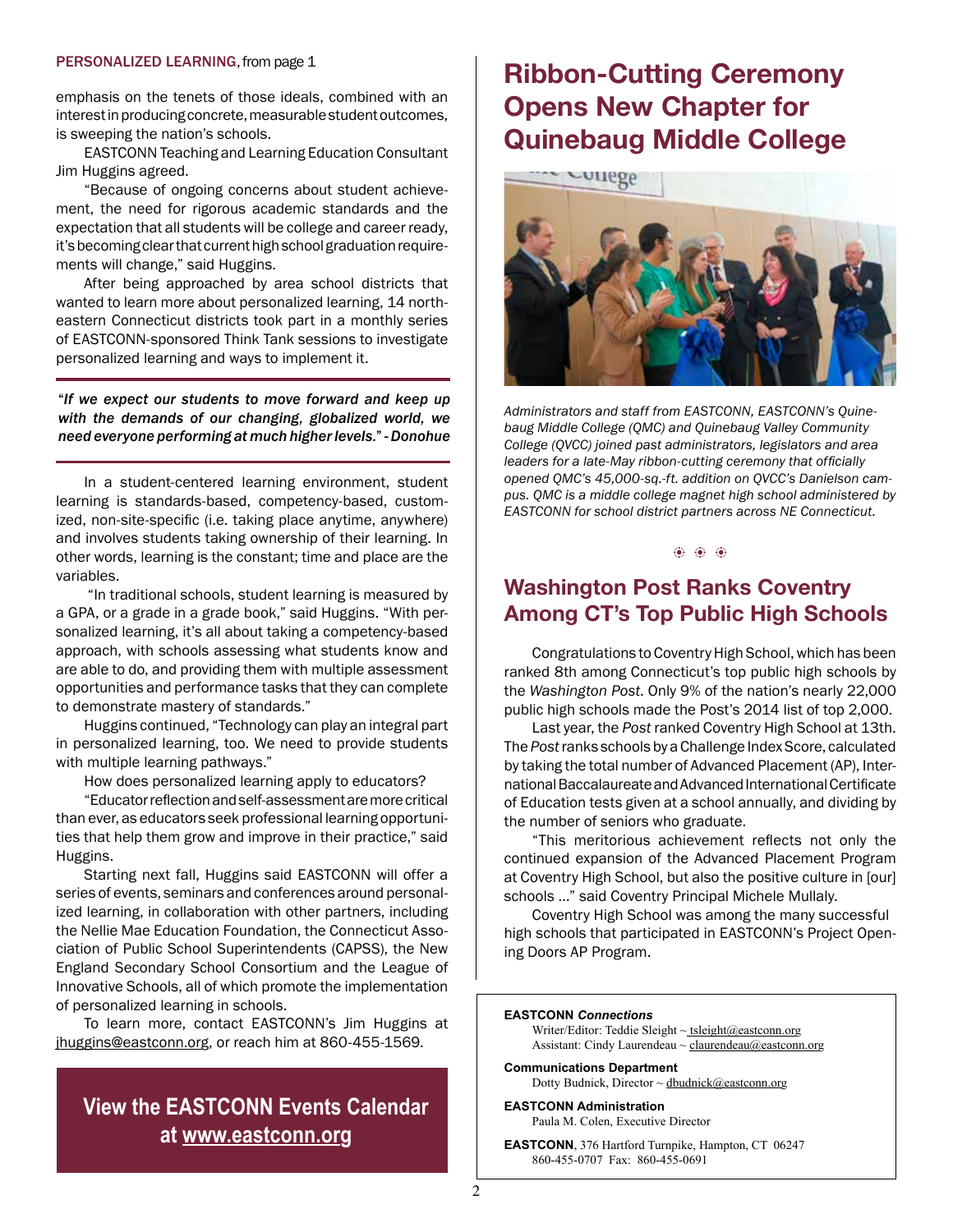# **Professional Notes**

EASTCONN Adult Education staff presented at April's Connecticut Association for Adult and Continuing Education (CAACE) Conference. One EASTCONN presentation on contextualized learning and technology integration in I-Best will also be presented to Rhode Island practitioners.







*Santiago Olderman Tariff*

Adult Education teacher Shelly Leduke joined Adult Programs Assistant Director Suzanne Cimochowski and their students to present "Integrating Basic Education and Skills Training [I-BEST], How to Motivate and Inspire." Leduke and Cimochowski also co-presented "Self-Paced Technology Curriculum for Nationally Recognized Certifcates." Braulio Santiago and Carole Olderman presented "Academic and Domain Specifc Vocabulary for ESL Students Aligned to Common Core." EASTCONN Adult Programs Director Rich Tariff and Cimochowski presented "There is a Future! Collaborating With Your Workforce Board."



EASTCONN Interdistrict Grant staff developer and professional storyteller Carolyn Stearns has earned two prestigious storytelling awards: the Barbara Reed Award at the 33rd Annual Connecticut Storytelling Festival and Conference at Connecticut College; and the 2014 National Storytelling

*Stearns*

Network ORACLE Award for her Northeast Regional Service and Leadership.



In May, EASTCONN Early Childhood Specialist Debra Stipe and Jay Logee, a Preschool Teacher in Putnam, presented "Supporting Executive Function Skills Through Mature Play" at the Early Childhood Investigations Conference at Eastern Connecticut State University.

*Stipe*



EASTCONN Quinebaug Middle College teacher Suzette Lefevre and two QMC students presented at the Magnet Schools of America National Conference in Hartford in May. They presented on a QMC project called "Don't take the Marshmallow," which focuses on delayed gratification.

*Lefevre*

## **Expanding Technology Services, a Lava Lamp & The Internet of Things...**

So, what do the "Internet of things," a lava lamp and the "Maker culture" have to do with one another?

If EASTCONN's Technology Solutions Director has anything to do with it, the region's schools will soon fnd out as he oversees an expansion of technology services and related educational opportunities to better serve EASTCONN's member districts.

"Right now, we're vigorously increasing our ability to support the technology needs of our LEAs," said EASTCONN Director of Technology Solutions Andrew DePalma. He is inviting area educators to join the conversation about the latest technological developments during EASTCONN's Technology Council meetings, open to all, free of charge.

Among the subjects they will explore this year? The Internet of things and the "Maker culture."

"We're entering a new era, which includes the Internet of things, where, essentially, anything can be connected to the Internet," explained DePalma.

 To demonstrate how the Internet of things can work, DePalma is building a sensor-connected lava lamp that can soon be viewed, 24/7, on the Internet.

"Students, classrooms and anyone who has a device can watch the lava lamp, turn it on and off remotely, measure temperature fuctuations and read light measurements, arguably turning the lava lamp into an online lab," said DePalma.

"So, I've taken an arbitrary object, like a lava lamp, and put it on the Internet and we can go anywhere we want with it, talk about it in any context in the classroom and measure all kinds of things related to it."

Council discussions will also explore the "Maker culture," which encourages do-ityourself, technology-based inventions and prototyping in electronics, 3-D printing, robotics, arts and crafts, and more.



*Lava Lamp, anyone?*

"These aren't ideas of the future," De-Palma said. "They are happening right now. The challenge for our districts is to manage their technology needs, but also take advantage of these new technologies and share them

with students in their classrooms." At the request of EASTCONN's districts, DePalma said he is also planning to offer technology-related courses on topics like statistics (a refresher), micro-controllers in the classroom and "scratch programming," to help participants manage the latest in education-connected technologies.

For administrators who want to better defne and manage their district's technology needs, DePalma said EASTCONN can help them create customized planning documents with an eye to the future, as well as assist them with their district's internal computer and network challenges.

To find out more about EASTCONN's Technology Council and other technology offerings, contact Andrew DePalma at 860-455-1620, or reach him at adepalma@eastconn.org.

3